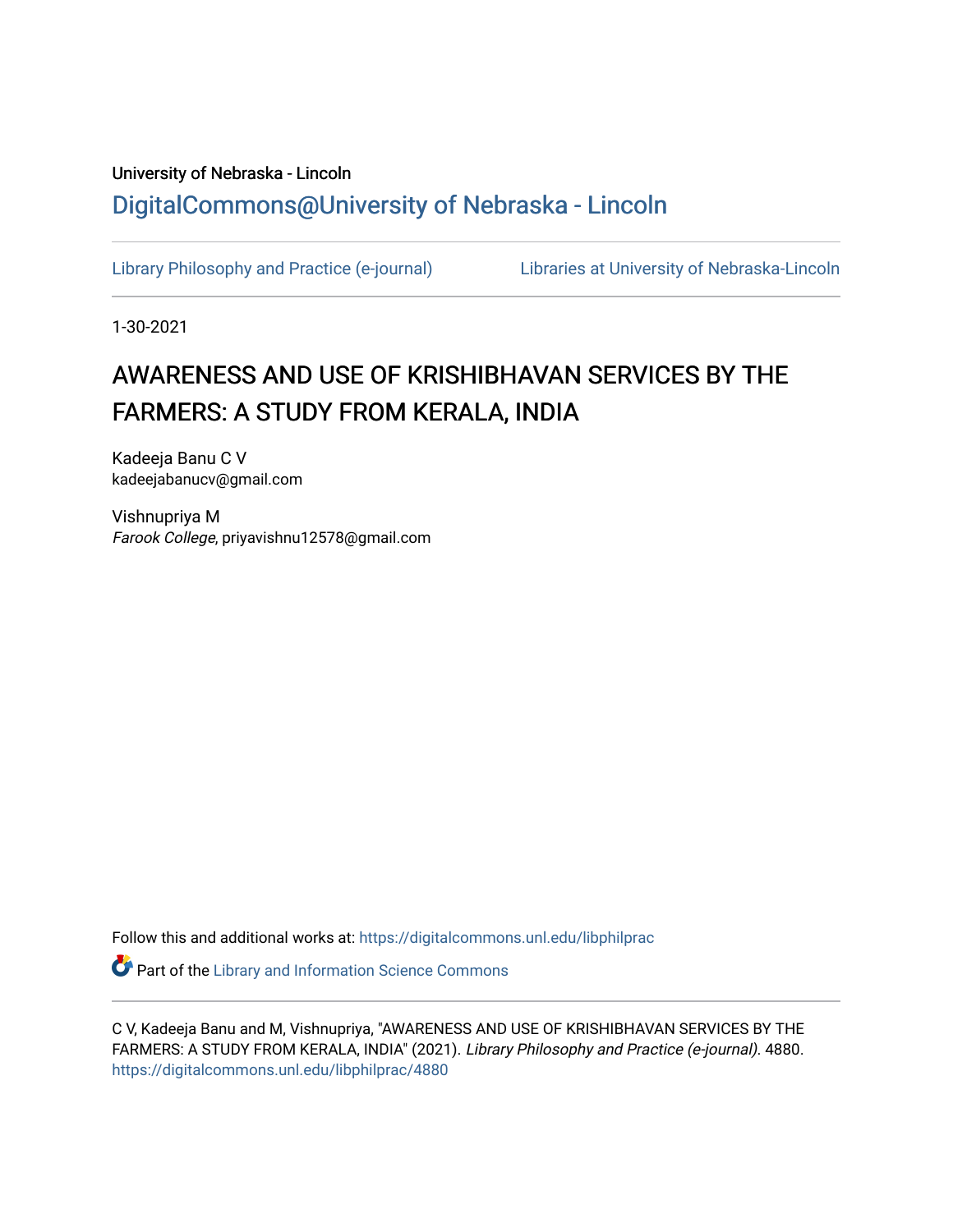# **AWARENESS AND USE OF KRISHIBHAVAN SERVICES BY**

# **THE FARMERS: A STUDY FROM KERALA, INDIA**

Kadeeja Banu C V Vishnupriya M Research scholar Department of LIS CHMK Library and research centre Farook College University of Calicut Kozhikode *Corresponding author:kadeejabanucv@gmail.com*

## *ABSTRACT:*

*In this world of information explosion, everyone engaged in different activities needs information of one kind or another. Information is available in different sources and in different formats. Indian economy is an agrarian economy. Farmers are demanding various information relevant to their occupation. Krishibhavan is a social institution that is established in panchayaths in Kerala state to satisfy the timely and precise need of farmers. This study is an attempt to investigate the awareness and use of krishibhavan services by the farmers of Ramanattukara panchayath in Kozhikode district, Kerala.90 farmers were selected for the study by using stratified random sampling technique. Majority of the farmers are aware of the krishibhavan and they are utilizing many of its services.*

## *KEYWORDS:*

*Agriculture, Krishibhavan, Information, Farmers.*

## **INTRODUCTION**

Agriculture forms the back bone of Indian economy. Agriculture is defined as the art, the science and the business of production, processing, marketing and distribution of crops and livestock for the benefit of human beings.(*Agriculture-Definition*, n.d.) In the most of the developing economies, agriculture contributes significantly in their national income. Thus development of agriculture leads to economic development. Indian economy is predominantly an agricultural economy.

Farmers are certain group of users whose information needs is very precise. The agriculture sector in developing countries is increasingly becoming knowledge intensive. So farmers' access to a reliable, timely and relevant information source is critical to farmers' competitiveness. Information must be relevant and meaningful to farmers. In agriculture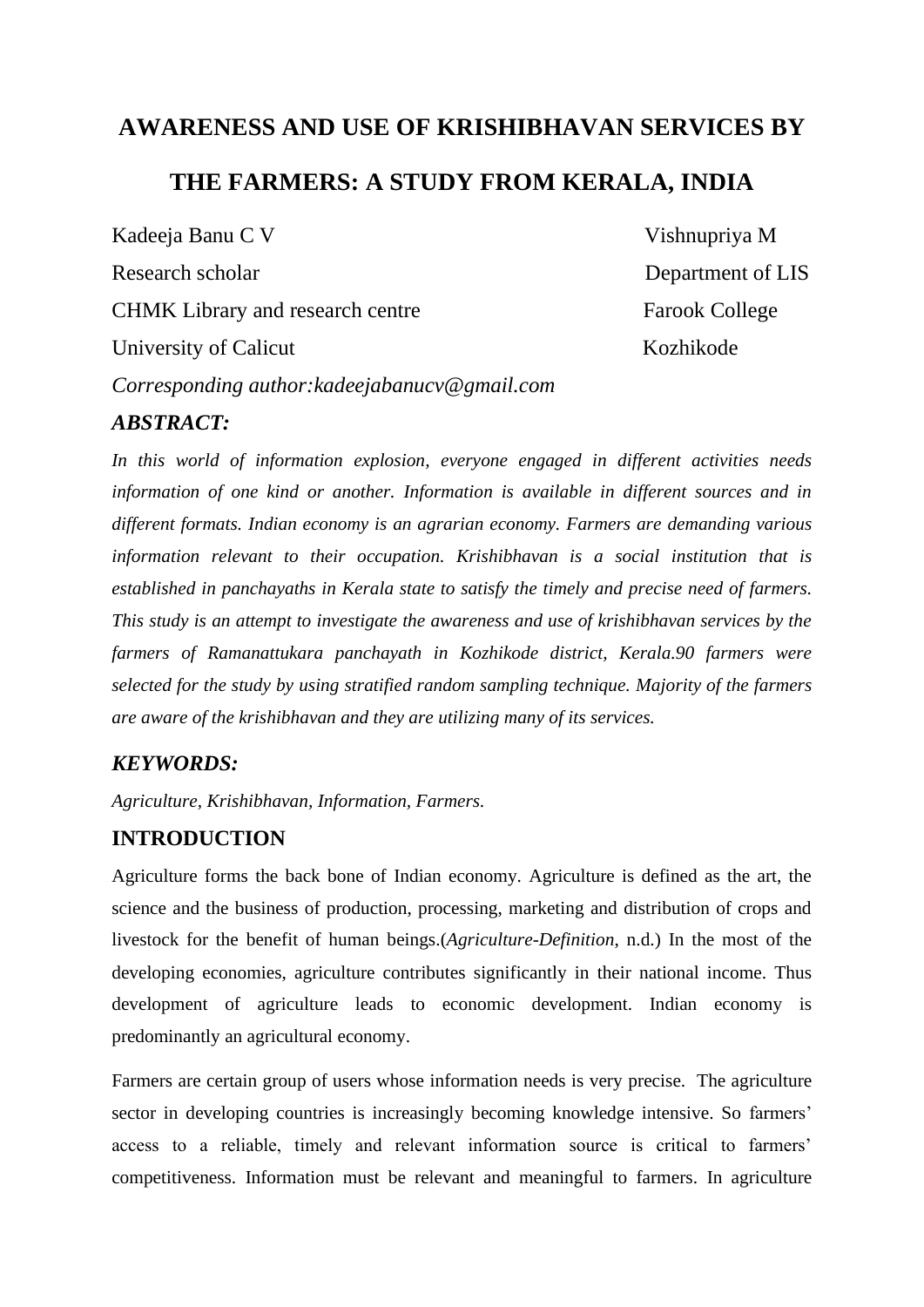environment, relevant and timely information helps farmers' community to take right decision to continuous growth of agriculture activity. Use of information in agriculture sector is improving farming output in a number of ways. Providing information on weather trends, best practice in farming, timely access to market information helps farmer make correct decisions about what crops to plants and where to sell their product and buy inputs. Therefore information is a powerful tool in addressing the agricultural needs and if it is used properly it could be change nations economic.(Bhagachand Bachhav, 2012)

## **Krishibhavan:**

Krishibhavan was started in all the panchayath in the year 1987. The department deals with formulation and implementation of various programs to enhance production of both food crops and cash crops in the state. It carries out activities among farmers to support scientific method of cultivation, plant protection etc. And also organizes supply of high yielding varieties of seeds, seedlings, planting materials and plant protection chemical to farmers. The department also formulates guidelines and programmes relating to provision of credit to farmers. Agricultural research, education and extension are three important functions of department. (Kerala Institute of Local Administration, 2017).This study is an investigation to krishibhavan of Raamanattukara panchayath in Kozhikode district in Kerala state. In Ramanattukara panchayath, krishibhavan is situated in Kunnampalliparam. Institution has three staff, one agricultural officer, and two agricultural assistants.

### **REVIEW OF RELATED LITERATURE:**

Tofi, Tondo &Egbe (2019) identified information needs of Cassava Farmers in Okpokwu Local Government Area of Benue State. The study investigated the information sources available to them, kinds of information they used and the problems they faced in accessing information. Dankwah & Hawa (2014) made study on meeting Information Needs of Cocoa Farmers in Selected Communities in the Eastern Region of Ghana. The purpose of this study was to investigate the information needs of cocoa farmers in some selected cocoa growing communities in the Eastern Region of Ghana. Bachhav (2012) conducted an investigation to know the information needs of farmers in rural areas. They are in need of information daily for their occupation and they mainly depend on their fellow farmers.Fawole &. Olajide (2012) studied the awareness and use of Information Communication Technologies by Farmers in Oyo State, Nigeria.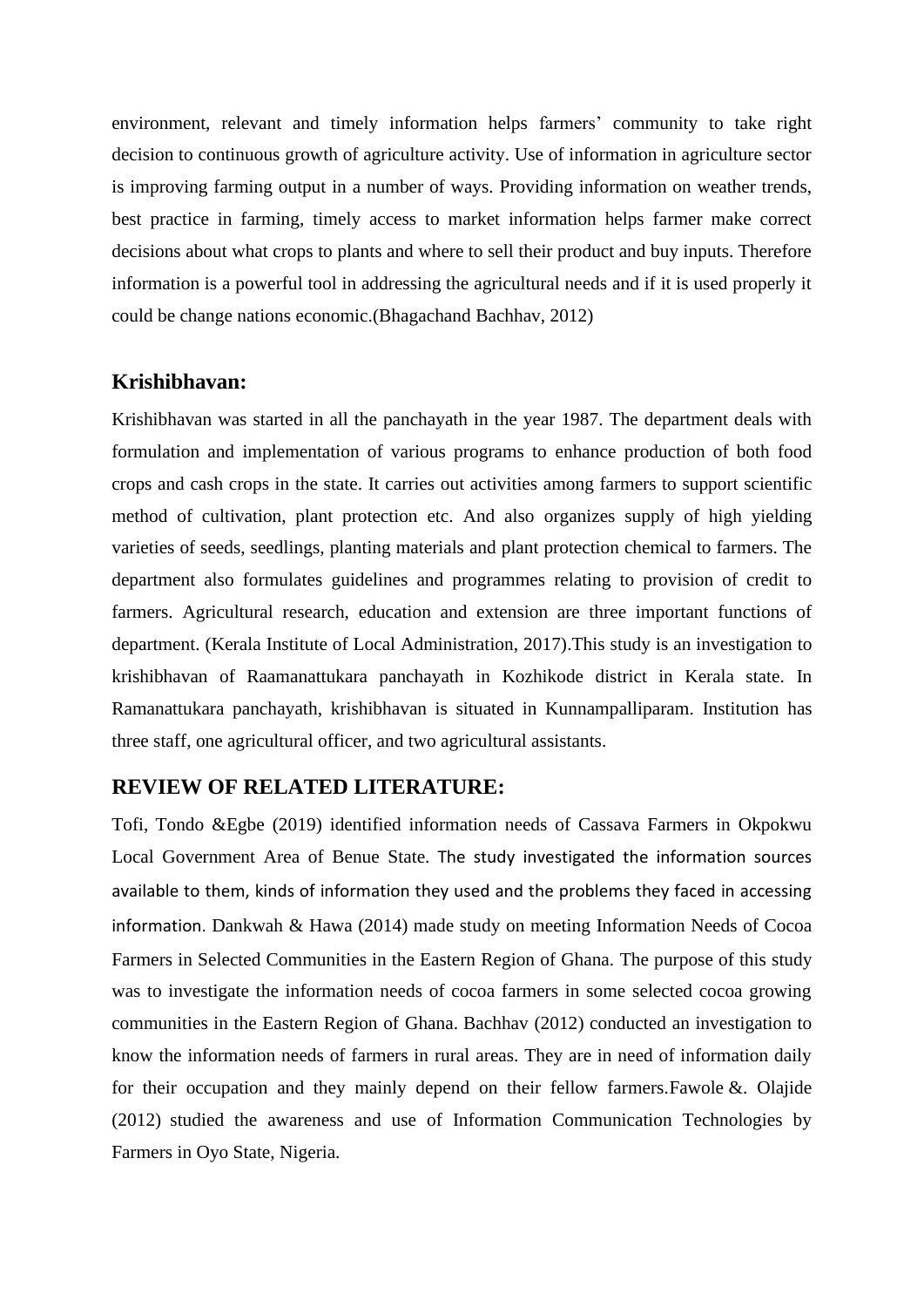# **NEED AND SIGNIFICANCE OF THE STUDY:**

The present study is being carried out to understand the need and awareness of Krishibhavan services to farmers in Ramanattukara panchayath. Ramanattukara is a Gram Panchayath in Kozhikode district, Kerala. The Krishibhavan provide information about different aspects of farming. So conducting a study about the use and awareness of agriculture information by the people of Ramanattukara panchayath is of great importance. The opinion of the people in the functionary of krishibhavan and the satisfaction of farmers in getting the services would be helpful in modifying the services.

# **OBJECTIVES OF THE STUDY:**

The present study was undertaken with the following objectives:

- 1. To identify the different channels for dissemination of agricultural information for farming community.
- 2. To identify the main crops of cultivation by farmers in the Ramanattukara Panchayath.
- 3. To understand the purpose of visit of krishibhavan by the farmers of Ramanattukara panchayath.
- 4. To identify the services provided by krishibhavan
- 5. To identify the utility of services of Krishibhavan by the farmers of Ramanattukara panchayath
- 6. To study the satisfaction level of farmers in getting the needed information
- 7. To identify the barriers faced by peoples in the Ramanattukara panchayath in accessing information from Krishibhavan.

## **METHODOLOGY:**

The investigator used stratified random sampling technique for the study. There are 18 wards in Ramanattukara panchayath, selected 5 farmers from each ward by using random sampling method and survey was conducted by using questionnaire. Investigator visited 90 farmers and conducted personal interview on the basis of questionnaire. Percentage method is used for analysis of collected data.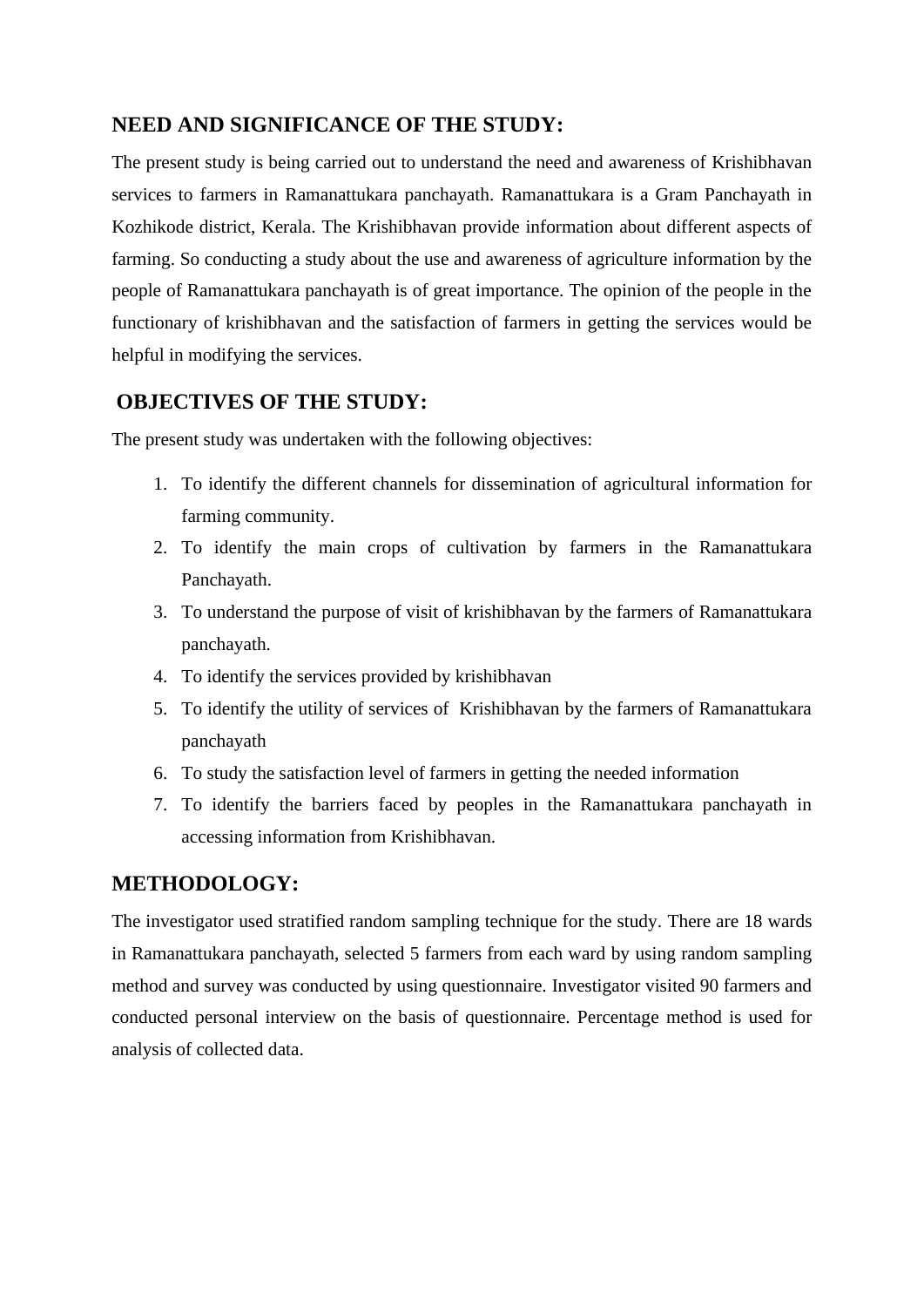# **DATA ANALYSIS AND INTERPRETATIONS:**

#### **Table 1**

#### **Response rate**

| Number of samples | Sample responded |            |
|-------------------|------------------|------------|
|                   | Number           | Percentage |
| 90                | 90               | 00         |

The investigator personally visited the farmers and all of them responded to the questionnaire

#### **Year wise engagement of farmers in cultivation**

The respondents were asked to indicate the number of years they are engaged in the cultivation. Their response is tabulated in the table 2.

#### **Table 2**

#### **Year wise engagement of farmers in cultivation**

| Year           | No of respondents | Percentage |
|----------------|-------------------|------------|
| $1-5$ years    | 10                | 11.111     |
| 6-10 years     | 12                | 13.33      |
| $11-15$ years  | 15                | 16.66      |
| $15-20$ years  | 20                | 22.22      |
| Above 20 years | 33                | 36.67      |

 From table 2 it is clear that a good number (36.67 per cent) of farmers have more than 20 years of experience.

#### **Channels of communication**

The farmers gather information on agriculture through various channels of communication. They were asked to indicate the mode they are depending in getting the required information. The data obtained are presented in table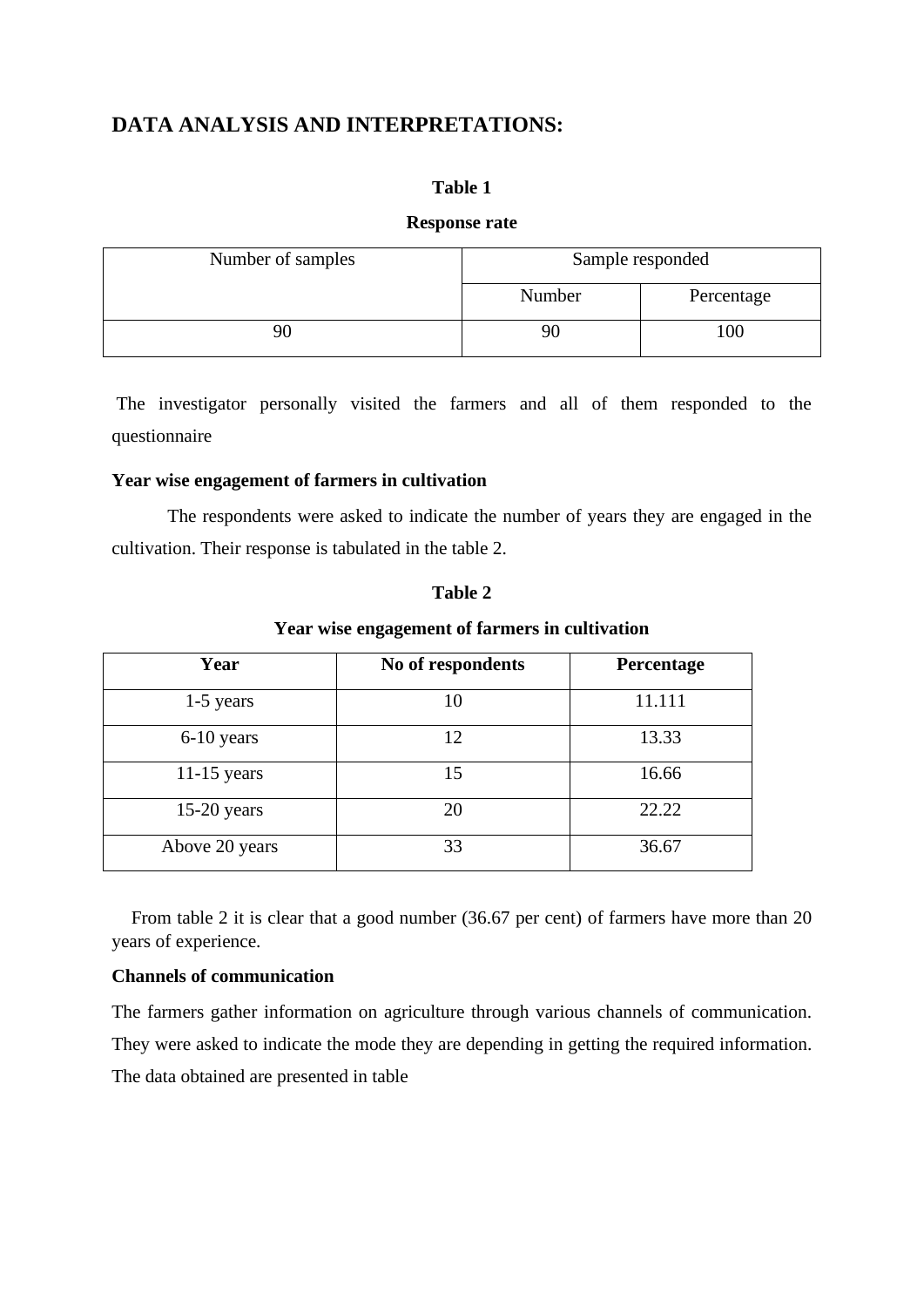| <b>Sources of information</b> | No. of<br>respondents | Percentage |
|-------------------------------|-----------------------|------------|
| Visiting krishibhavan         | 89                    | 98.88      |
| Farmers meeting               | 65                    | 72.22      |
| Internet                      | 28                    | 31.11      |
| Newspaper or media            | 39                    | 43.51      |
| Personal experience           | 52                    | 57.77      |
| Neighbours or friends         | 51                    | 56.67      |
| Library                       | 00                    | 00.00      |

#### **Channels of communication of information**

The table 3 indicates that majority of the farmers (98.88 per cent) are visiting Krishibhavan for getting information. 72.22 per cent depends on farmers meeting to get relevant information. More than half of them (57.77 per cent and 56.67 per cent) gets information from personal experience and from neighbours and friends respectively. Nobody uses library facilities for getting agricultural information. This indicates that majority are aware of the krishibhavan and they are depending for their information satisfaction.

#### **Crops of cultivation**

The farmers are cultivating different crops such as paddy, vegetables, coconut, plantain, and arecanut. Through this question the investigator ought to know the crops of cultivation they are engaged in and responses are presented in the figure 1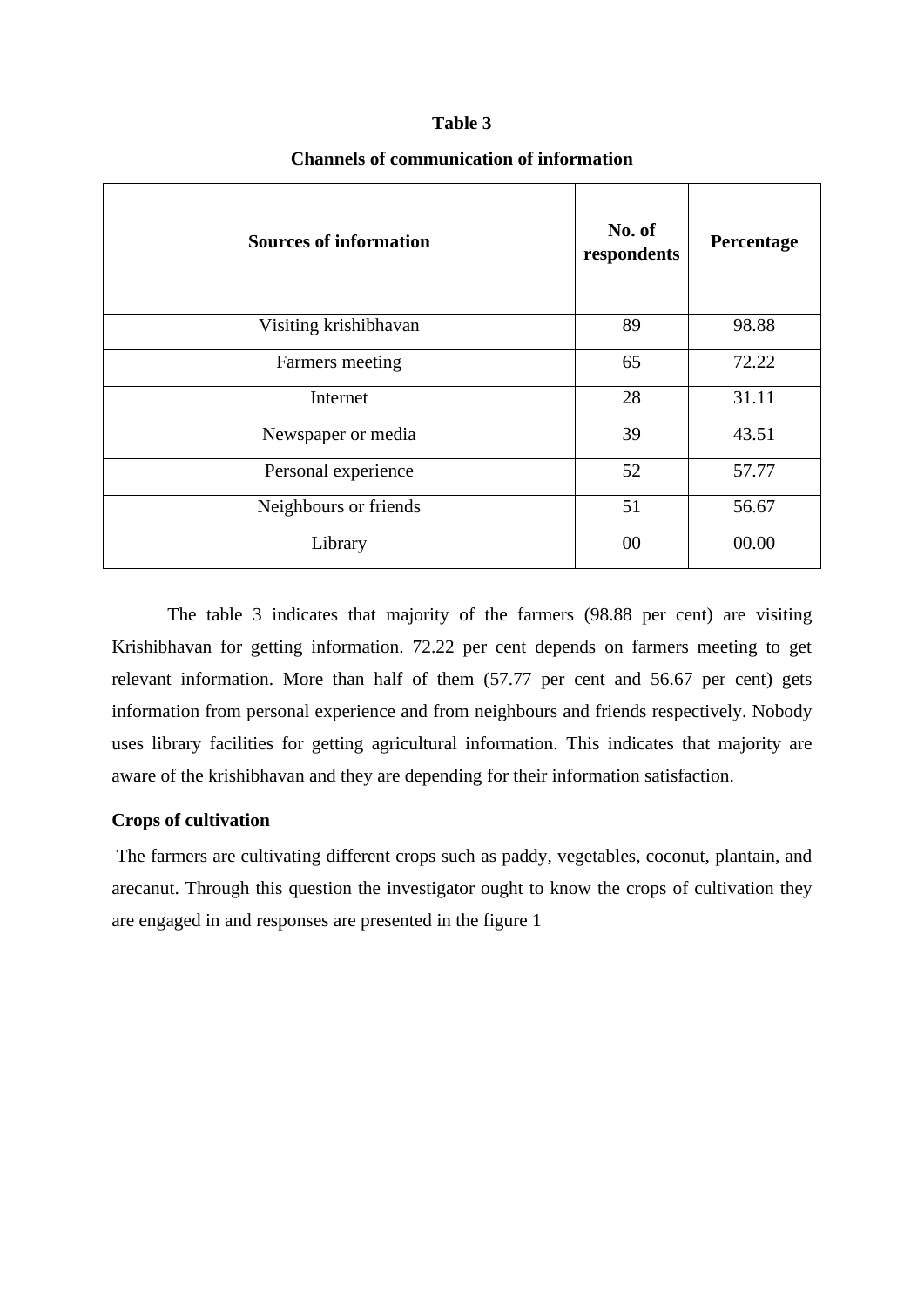



It shows that majority of the farmers are cultivating vegetables followed by coconut, plantain, paddy and arecanut .No one is engaged in cultivation other than vegetables, plantain, paddy, coconut and arecanut.

#### **Purpose of visit to Krishibhavan**

Krishibhavan can be visited for different purposes. Through this question it is intended to know the purpose of visit to krishibhavan. Majority of farmers are visiting Krishibhavan for getting information on seed and more than half of the respondents are visiting for information on fertilization which is clearly depicted in the figure 2.

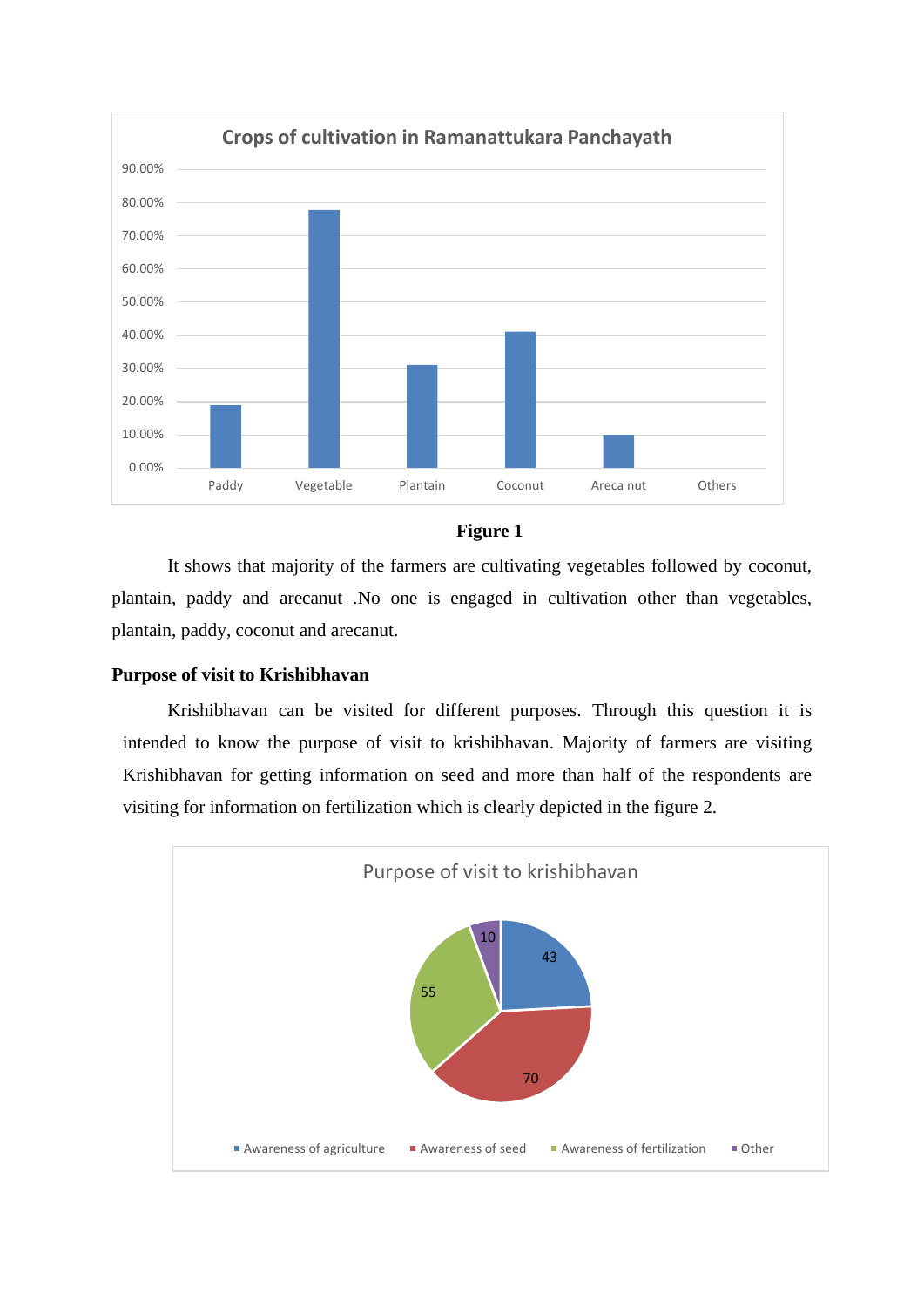#### **Figure 2**

#### **Awareness of the farmers regarding different aspects of krishibhavan**

The farmers were asked to express their responses regarding their awareness of different aspects of the Krishibhavan.



#### **Figure 3**

Figure 3 shows that all the farmers are aware of the location of Krishibhavan. Majority of them are aware of the services of Krishibhavan. But more than half of them are unaware of training programs conducted by Krishibhavan. Krishibhavan is known to the users and they are aware of various services.

#### **Awareness of farmers about different types of services**

Different types of services are provided by krishibhavan for the betterment of farming. Here the investigator tried to understand the awareness of these services among the farmers.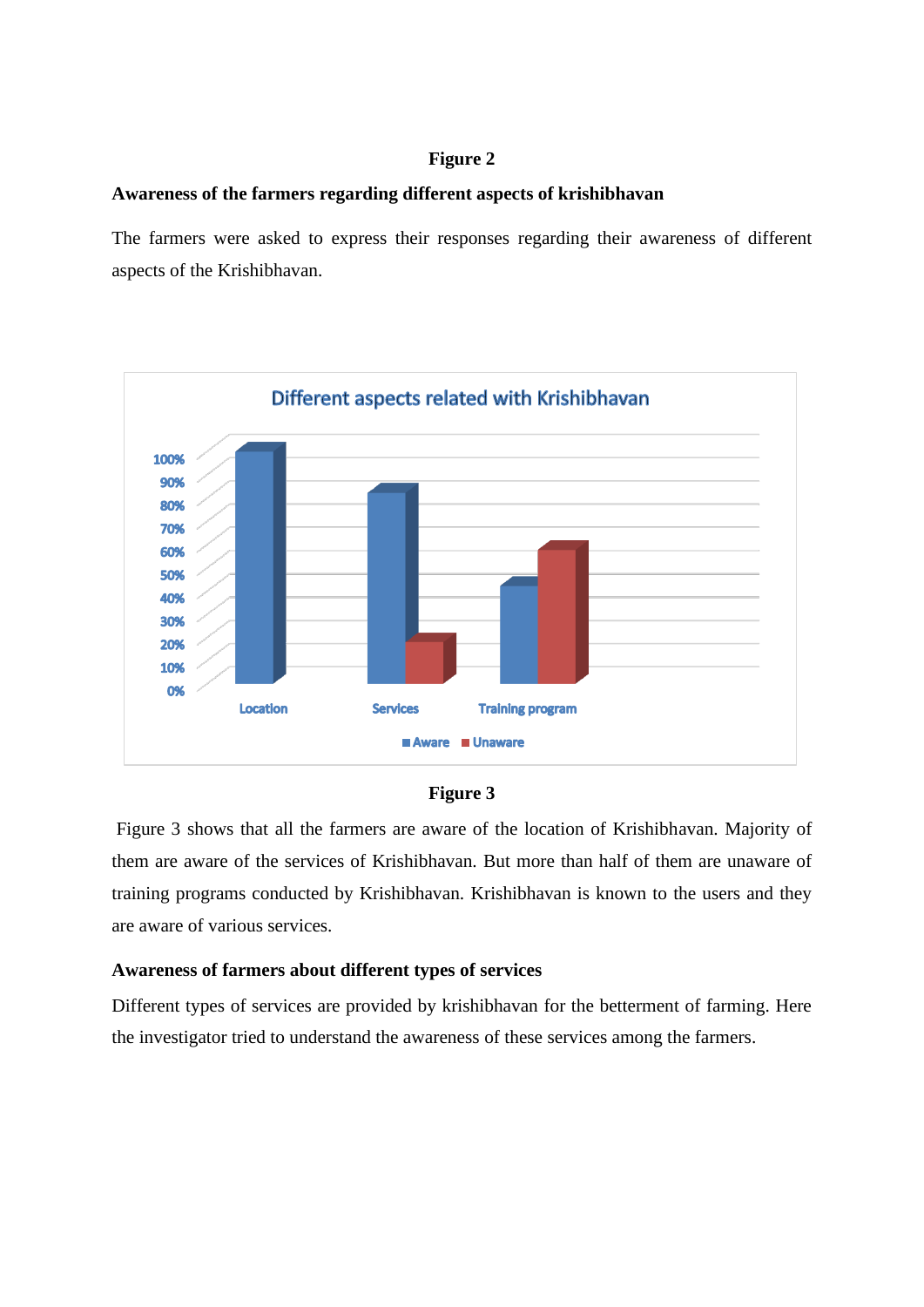| Aware<br><b>Services</b>         |                              | <b>Unaware</b> |                |            |
|----------------------------------|------------------------------|----------------|----------------|------------|
|                                  | N <sub>0</sub><br>Percentage |                | N <sub>0</sub> | Percentage |
| Soil test                        | 74                           | 82.2           | 16             | 17.78      |
| Providing production<br>bonus    | 24                           | 26.67          | 66             | 73.33      |
| Subsidies for buying<br>Pump set | 32                           | 35.56          | 58             | 64.44      |
| Providing farmers'<br>pension    | 51                           | 56.66          | 39             | 43.33      |
| Seed distribution                | 88                           | 97.77          | $\overline{2}$ | 2.22       |
| Providing bio fertilizers        | 74                           | 82.22          | 16             | 17.77      |
| Grow bag (25 packet-<br>Rs500)   | 68                           | 76.55          | 22             | 24.44      |

### **Awareness of farmers about the services provided by Krishibhavan**

Table 4 reveals that large majority of the farmers (97.77 per cent) are aware about seed distribution .Majority of them are aware about the soil testing, providing bio fertilizers and grow bag. More than half of them (56.66 per cent) are aware of farmers' pension. Majority of them are unaware about providing production bonus and subsidies for buying pump set.

#### **Utilization of Services of Krishibhavan**

 The Krishibhavan provide a number of services for the benefit of farmers the and the below table assess the utilization of these services such as soil testing, providing production bonus, subsidies for buying pumbsets, providing farmers pension, seed supplying, providing fertilizers, grow bag.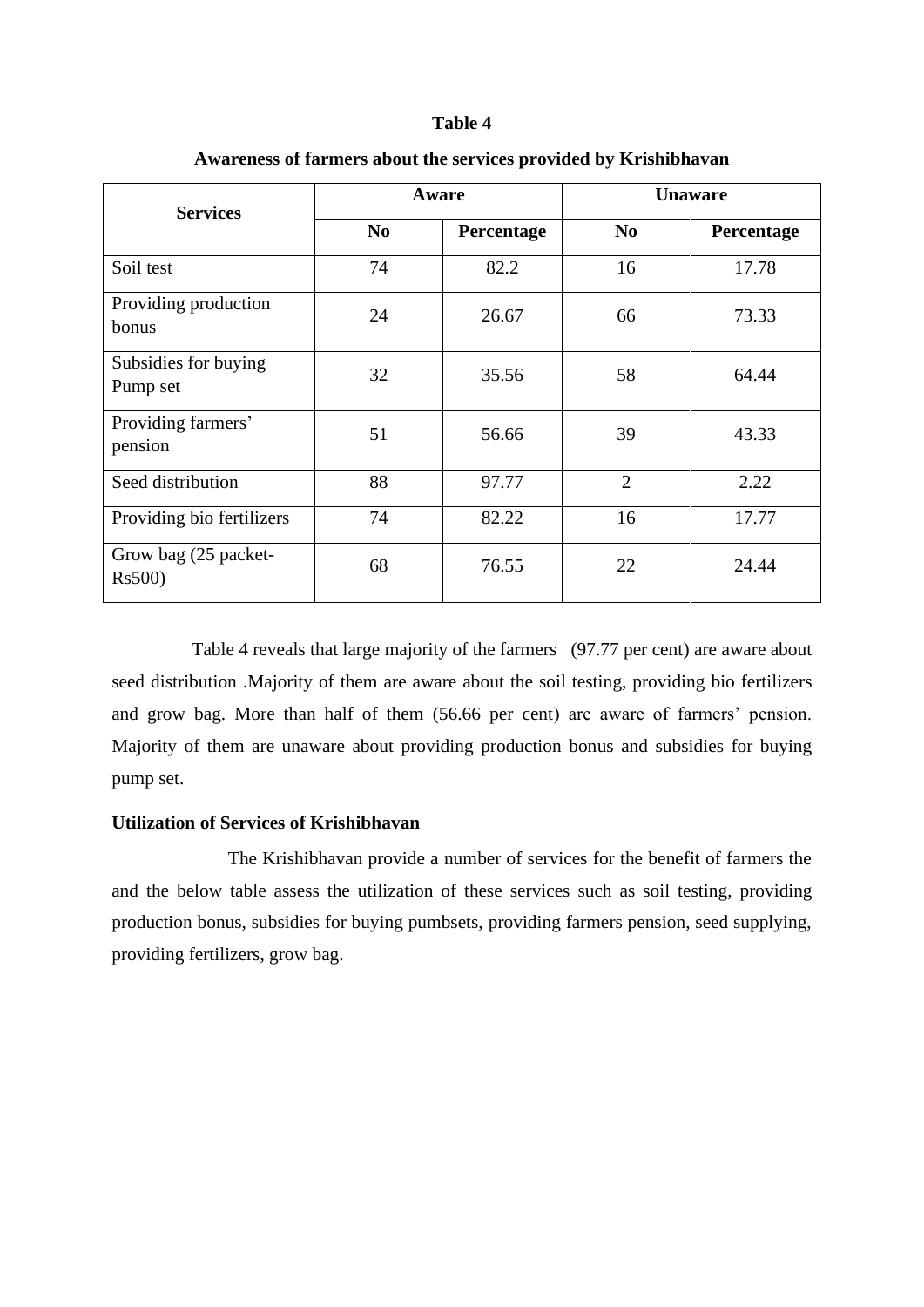|                                | Yes            |            | N <sub>0</sub> |            |
|--------------------------------|----------------|------------|----------------|------------|
| <b>Services</b>                | N <sub>0</sub> | Percentage | N <sub>0</sub> | Percentage |
| Soil test                      | 69             | 76.66      | 25             | 27.77      |
| Providing production bonus     | 15             | 16.66      | 78             | 83.33      |
| Subsidies for buying pump sets | 26             | 28.88      | 64             | 71.11      |
| Providing farmers pension      | 42             | 46.67      | 48             | 53.33      |
| Seed supply                    | 75             | 83.33      | 15             | 16.66      |
| Providing fertilizer           | 66             | 73.33      | 24             | 26.66      |
| Grow bag                       | 59             | 65.55      | 31             | 34.44      |

#### **Utilization of services of Krishibhavan by farmers.**

It is clear from the above table 5 majority of the farmers (83.33 per cent) are collecting seeds, 73.33 per cent are availing fertilizers ,76.66 per cent utilize the soil testing and 65.55 per cent are buying grow bags from Krishibhavan.

#### **Training program**

Nowadays Krishibhavan conducts many training programs such as training for horticulture, plant protection training, training for fertilizer utilization, vegetable development program.

#### **Table 6**

#### **Training program conducted by Krishibhavan**

| <b>Training program</b>             | No. of respondent | Percentage |
|-------------------------------------|-------------------|------------|
| Training for horticulture           | 10                | 11.11      |
| Plant protection training           | 28                | 31.11      |
| Training for fertilizer utilization | 33                | 36.66      |
| Vegetable development programme     | 38                | 42.22      |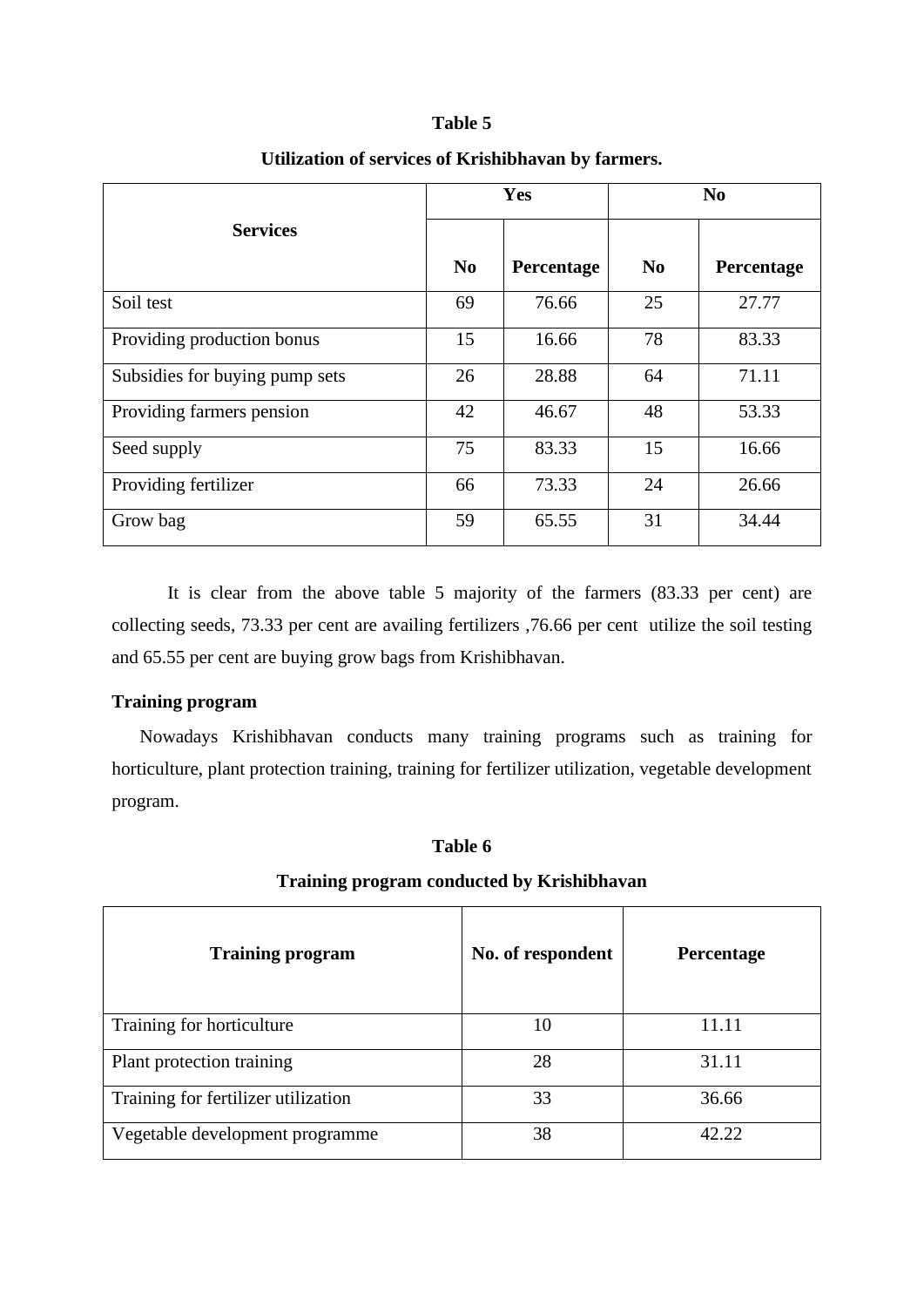It is referred that out of four programs, about half (42.22 per cent) of the farmers are participating in training program for vegetable development and least (11.11 per cent) are getting training for horticulture.



#### **Satisfaction level of farmers**



The satisfaction of farmers about the services of Krishibhavan is very important. The response regarding satisfaction level of farmers are graphically show in figure 4.It is found that majority of farmers are satisfied with the services of soil testing and seed supply. The farmers are least satisfied in providing production bonus and subsidies for buying pump sets.

#### **Barriers faced by farmers to get agricultural information from Krishibhavan**

Farmers are facing many barriers to avail information from Krishibhavan .So farmers were asked to express their opinion about the difficulty faced to get agricultural information.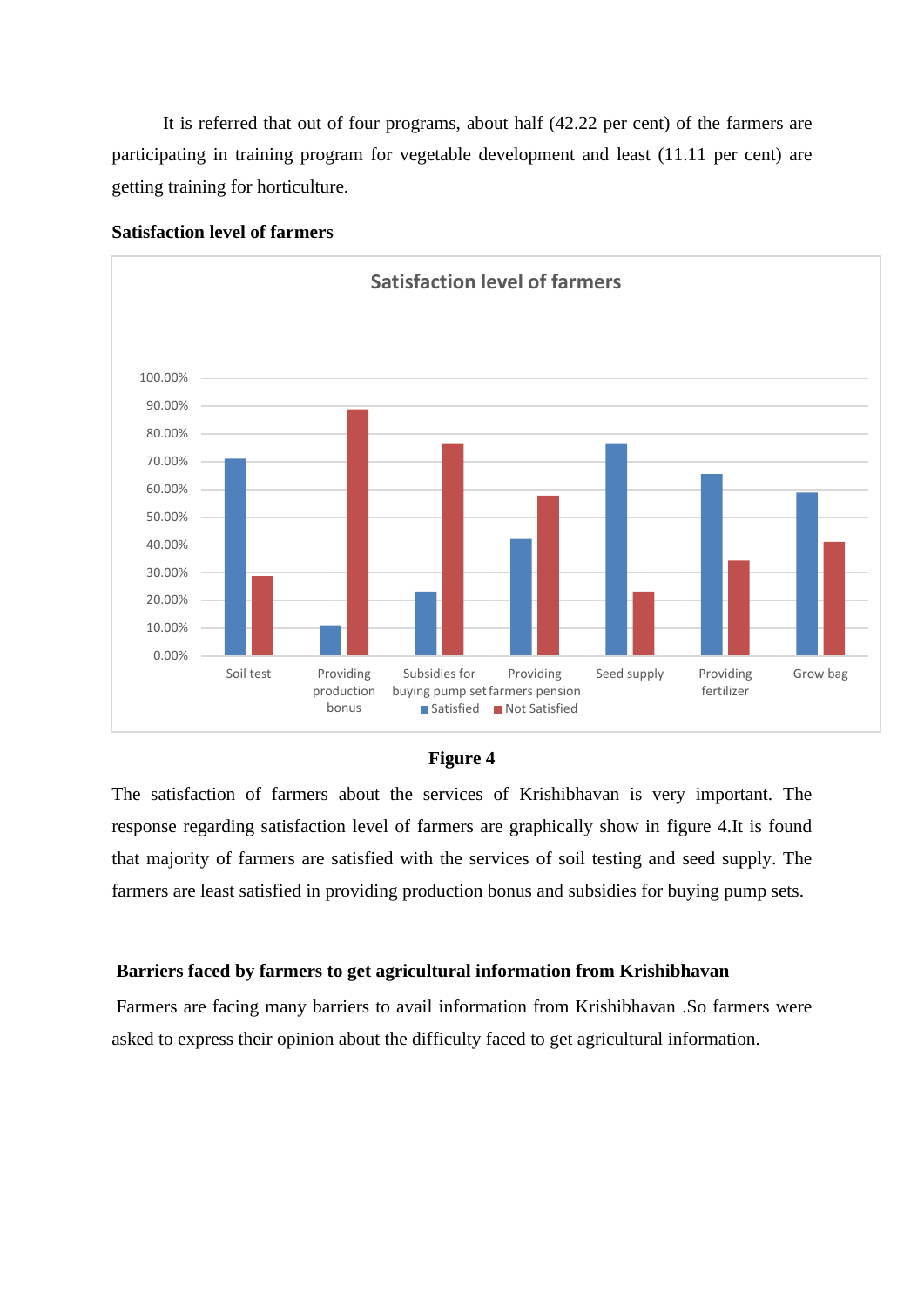| <b>Barriers</b>   | <b>No of farmers</b> | Percentage |
|-------------------|----------------------|------------|
| Lack of time      | 30                   | 33.33      |
| Distance          |                      | 5.56       |
| Attitude of staff | 40                   | 44.44      |
| No barrier        | ۱۹                   | 16.67      |

#### **Barriers faced by farmers to get agricultural information from Krishibhavan**

From this table 7 it is evident that about half (44.44 per cent) of the farmers are facing problem regarding attitude of staff and good number of (33.33 per cent) are in the problem of lack of time. However the location of Krishibhavan is convenient as only a few are facing the problem of distance.

#### **Response of farmers regarding attitude of staff.**

It is very important to analyse the responses of farmers regarding attitude of staffs. The responses of farmers regarding attitude of staff are graphically shown in figure 6 and it reveals that half of the farmers are partially satisfied and a good number of them are completely satisfied.



**Figure 5**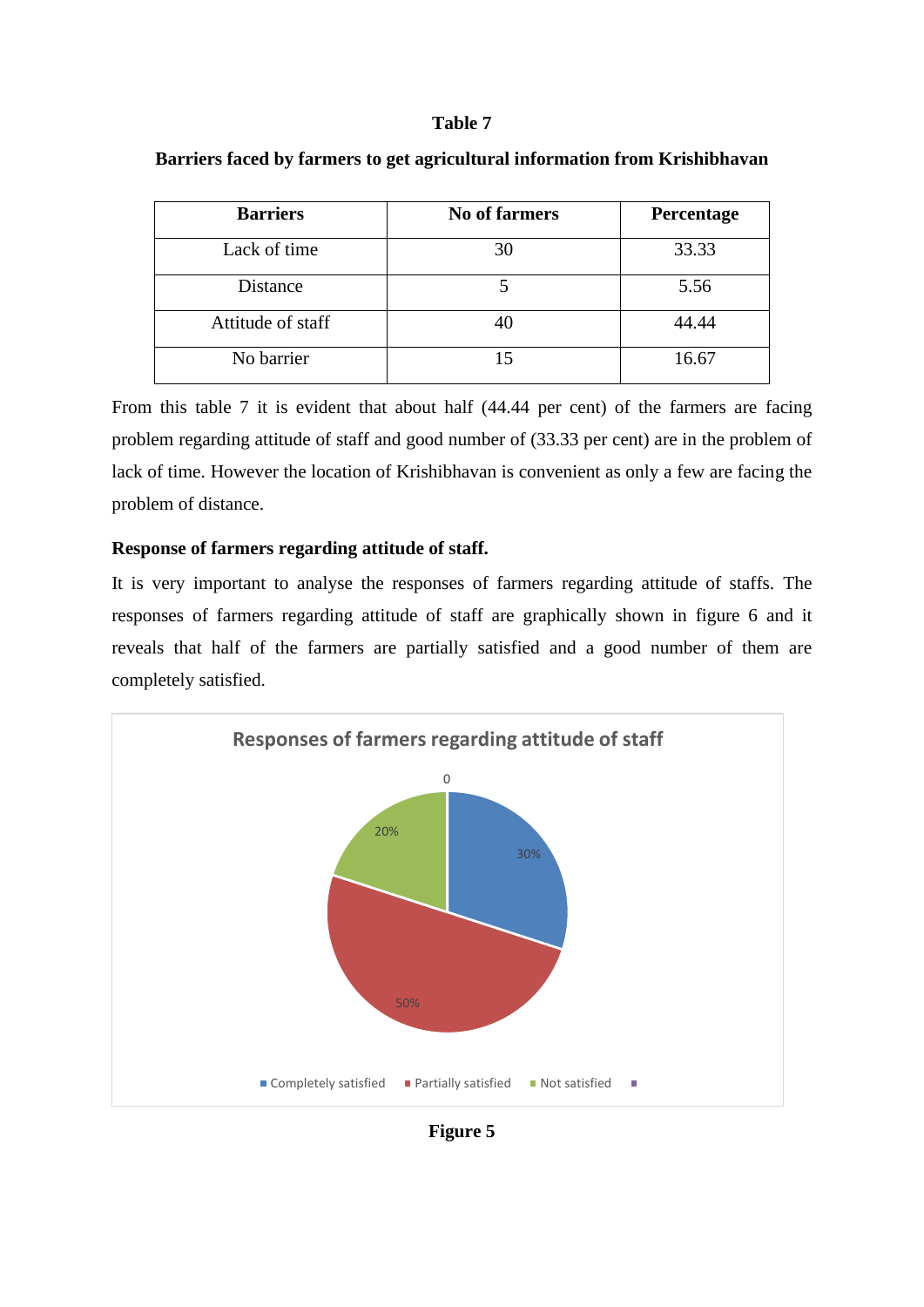# **FINDINGS OF THE STUDY:**

- 1. Majority of the farmers are depending on krishibhavan to satisfy the need of agricultural information**.**
- 2. Majority of the farmers are cultivating vegetables followed by coconut, plantain, paddy and arecanut.
- 3. All the farmers are aware of the location of Krishibhavan.
- 4. Majority of them are aware of the services of Krishibhavan.
- 5. Majority of farmers are visiting Krishibhavan for getting information on seed and more than half of the respondents are visiting for information on fertilizers.
- 6. Large majority of the farmers are aware about seed distribution .Majority of them are aware about the soil testing, providing bio fertilizers and grow bag.
- 7. Majority of the farmers are collecting seeds, availing fertilizers, utilize the soil testing and are buying grow bags from Krishibhavan.
- 8. Majority of the farmers are unaware of the training programs conducting by krishibhavan.
- 9. The farmers are least satisfied in providing production bonus and subsidies for buying pump sets.
- 10. About half of the farmers are facing problem regarding attitude of staff and good number of them are in the problem of lack of time.

## **SUGGESTIONS FOR IMPROVEMENT:**

 The investigator put forward the following suggestions for the improvement of use of Krishibhavan services.

- Create awareness about the importance of agriculture among the peoples.
- Maintain good relationship between farmers and staffs of krishibhavan.
- Orientation and training classes should be conducted.
- Enhance the services of krishibhavan.

## **CONCLUSION:**

The present study attempted to assess the awareness and use of Krishibhavan services in Ramanattukara Panchayath. The study recognised that recipients of Krishibhavan services